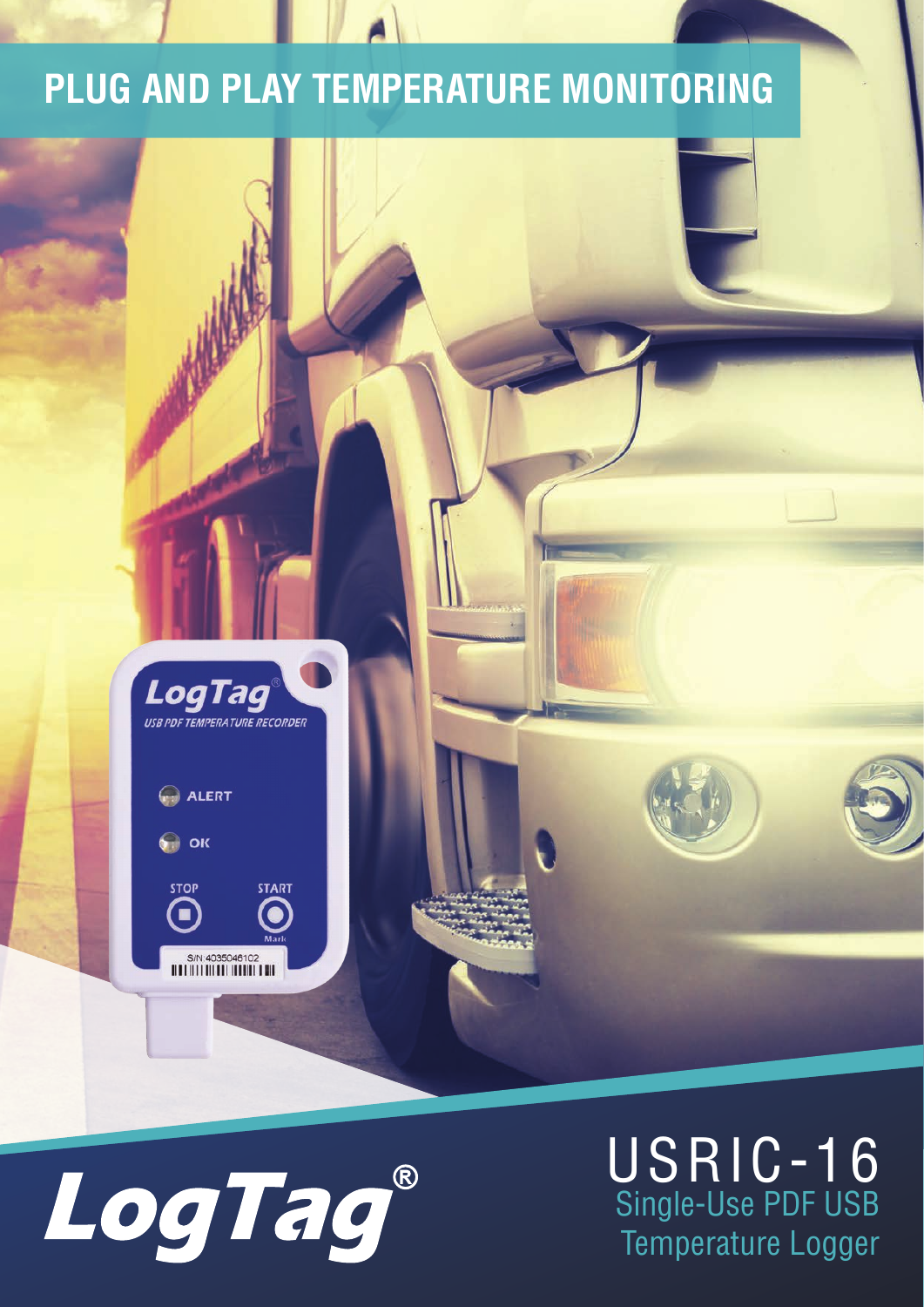

The LogTag<sup>®</sup> USRIC-16 is a single-use, cost effective & reliable temperature recorder. It measures and stores real time temperature readings over a measurement range of -30°C to +60°C (-22°F to +140°F).

The LogTag<sup>®</sup> USRIC-16 combines all the features of an advanced temperature recorder with a 16,000 log memory with a shelf life of up to two years before configuration (in standard hibernation mode) and a 6-month fixed battery operating life.

### Accessories



Wall Mount Not Included



Protective Enclosure Not Included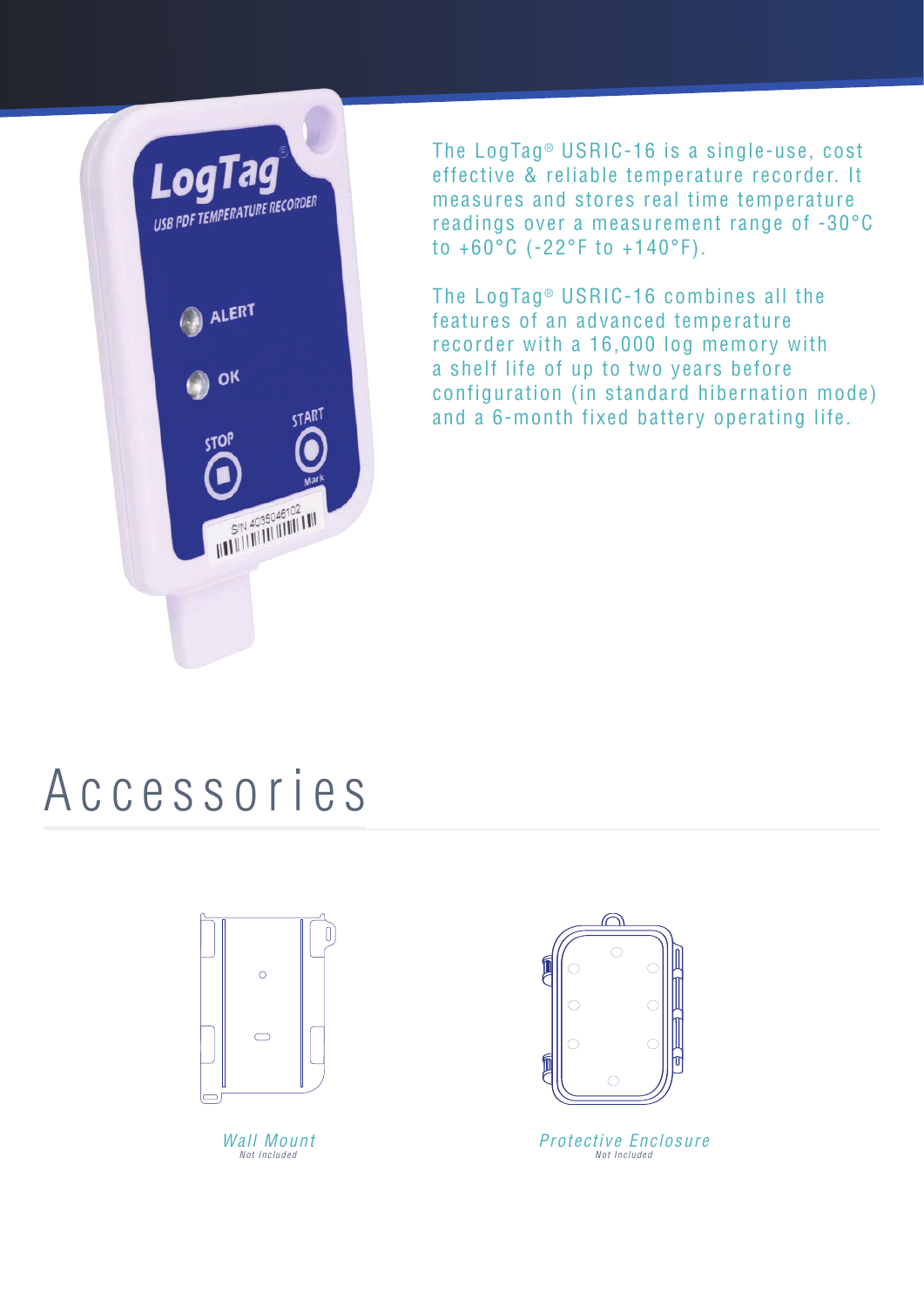### Features



Records temperature from -30°C to +60°C.



Up to 16,000 recordings, enough for the longest trip.



Automatic generation of a PDF, CSV, LogTag® Data report without special software.



Six user-configurable alarms.



Push-to-start button with optional delay or a specific time and date.



Comprehensive customization options including alert settings, sample interval and trip duration.



Built-in integrated USB connector without the need for a separate Interface Cradle.



Fixed battery provides 2 years storage, followed by 6 months normal use.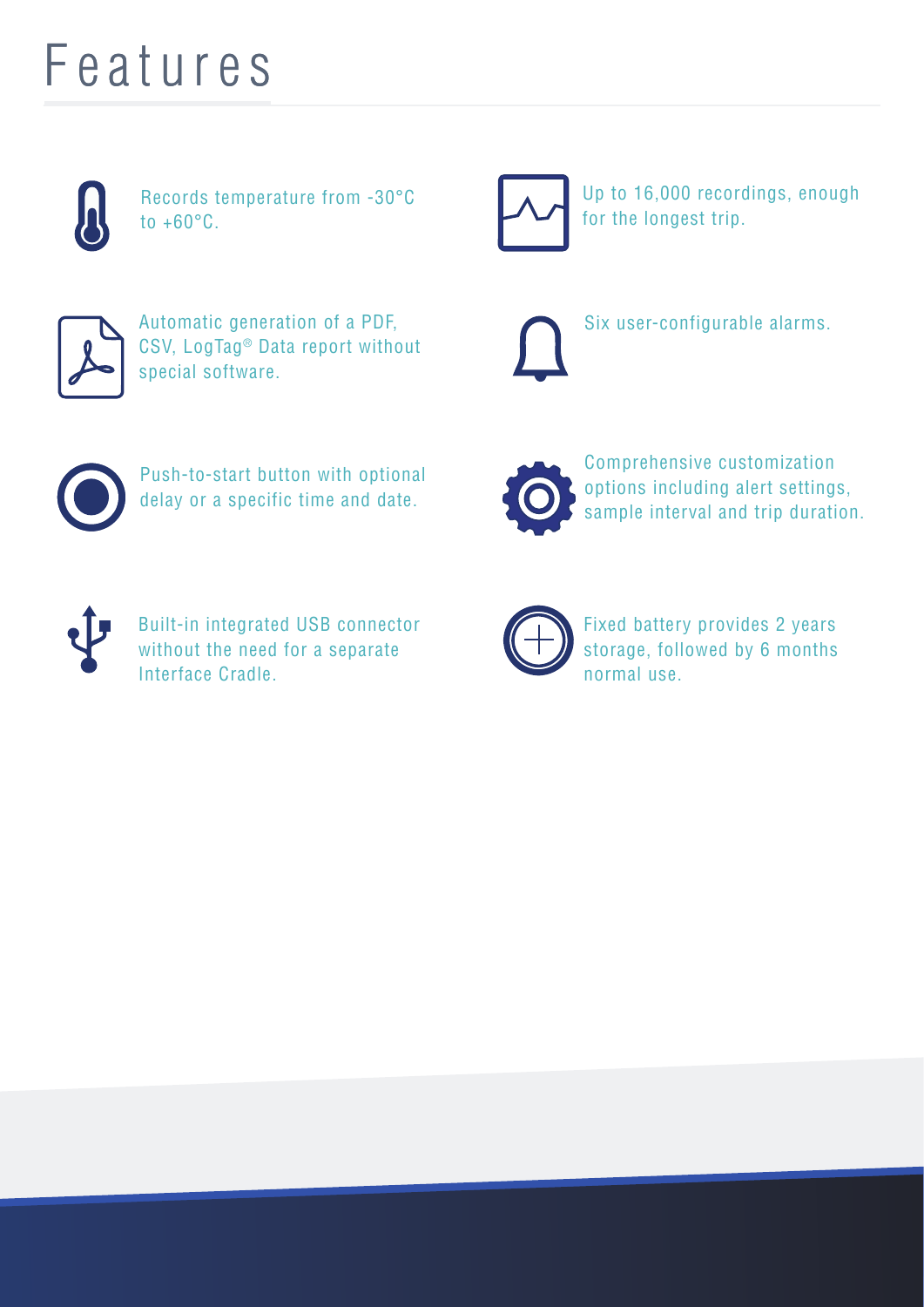# Applications



Transportation



Perishables Transport



Produce Transport



Pharmaceutical Transport



Vaccines Transport